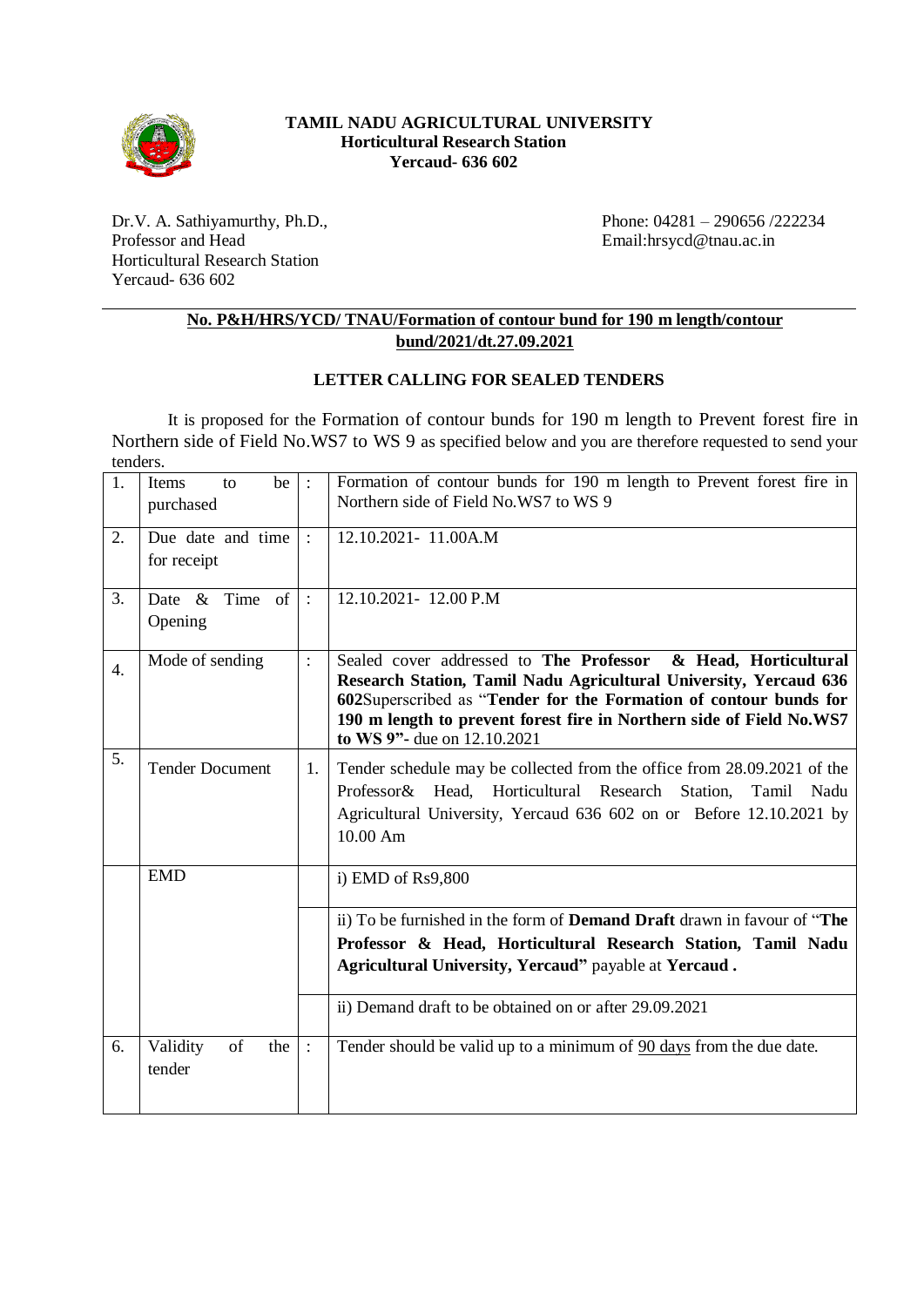#### **Conditions:**

- 1. The rate and the taxes thereon if any should be furnished separately either in FC / INR.
- 2. The amount should be shown both in figures and in words. Corrections if any should be attested properly. Tenders with corrections not attested will be rejected.
- 3. a) Tenders without furnishing the required EMD will be rejected.
	- b) Tenderers claiming exemption from paying the EMD should produce necessary evidence / documents in support of their request.
	- c) EMD in respect of unsuccessful tenderer will be refunded after the supply of material by L1 bidder. EMD in respect of successful tender will be refunded after the expiry of the warranty period;
	- d) No interest is payable on EMD
- 4.Tender should be furnished for the exact specifications as given in this letter. Tenders not in accordance with the specification will be rejected. In the case of equipments, the relevant brochure / pamphlet of the equipment containing the futures and specifications should necessarily be attached with the Tender / Quotation.
- 5. The supply should be effected within 30 days from the date of purchase order.
- 6. Warranty period should be indicated.
- 7. After warranty condition for AMC should be indicated.
- 8. If the successful tender fails to supply the item within the stipulated time, the EMD will be forfeited apart from initiating further action for consequential loss if any to the Tamil Nadu Agricultural University.
- 9. Tender shall be furnished in the prescribed format enclosed in the tender document duly signed by the tenderer accepting the condition and the tender format shall be sent. Tender not furnished in the prescribed format itself will be rejected.
- 10. Tenderer may be present or send their representative on the date of opening. The under signed have the right to accept (or) reject any tender without assigning any reason thereof.

 **---Sd--- Professor & Head, HRS, TNAU, Yercaud**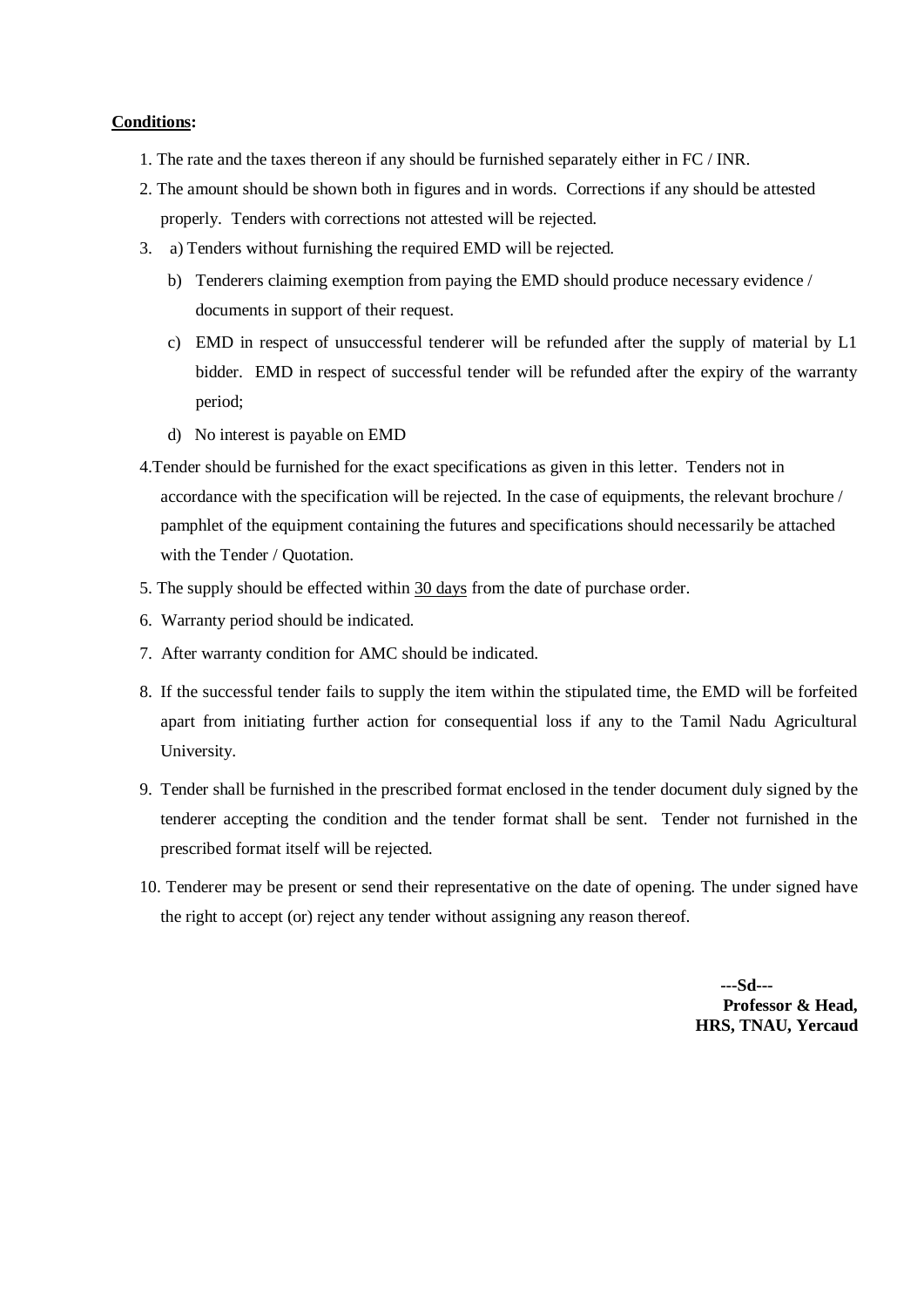### **TAMIL NADU AGRICULTURAL UNIVERSITY**

Office of the Professor & Head, Horticulture Research Station Tamil Nadu Agricultural University Yercaud -636 602

### **TENDER SCHEDULE**

Tender schedule for the formation of contour bunds for 190 m length to Prevent forest fire in Northern side of Field No. WS7 to WS 9 slope to the Horticulture Research Station, Tamil Nadu Agricultural University, Yercaud-636 602

| SI.<br>No.    | <b>Particulars and Specifications</b>                                                                                                                                                                                                                                                | Quantity<br>required                            | <b>Unit Price</b><br>FC/INR | <b>Total Cost</b><br>FC/INR |
|---------------|--------------------------------------------------------------------------------------------------------------------------------------------------------------------------------------------------------------------------------------------------------------------------------------|-------------------------------------------------|-----------------------------|-----------------------------|
| 1.            | <b>TECHNICAL SPECIFICATIONS</b>                                                                                                                                                                                                                                                      |                                                 |                             |                             |
| a.            | Formation of contour bunds for 190 m length to<br>Prevent forest fire in Northern side of field no. WS7<br>to WS 9<br>1. Raising stone bund with 1 feet and 3/4 feet size<br>stones. The gap between two stones has to be<br>filled with pebbles and strengthened by wet<br>packing. | 190 M                                           |                             |                             |
| $\mathbf b$   | <b>GST</b> if any                                                                                                                                                                                                                                                                    |                                                 |                             |                             |
| $\mathcal{C}$ | <b>Total</b>                                                                                                                                                                                                                                                                         |                                                 |                             |                             |
| 2.            | <b>EMD</b><br>Rs. 9,800/- to be furnished in the form of Demand<br>draft drawn in favour of The Professor and Head,<br>HRS, Yercaud                                                                                                                                                  | Amount:<br>DD No:<br>Date:<br>Name of the bank: |                             |                             |
| 3.            | Origin (Indian/Imported)                                                                                                                                                                                                                                                             |                                                 |                             |                             |
| 4             | Make & Model (Brand name to be specified)                                                                                                                                                                                                                                            |                                                 |                             |                             |
| 5             | <b>GST</b><br>a) GST if any<br><b>GST Number</b>                                                                                                                                                                                                                                     |                                                 |                             |                             |
| 6             | <b>CST</b><br><b>CGST</b> if any<br>a)<br><b>CGST Number</b><br>$\mathbf{b}$                                                                                                                                                                                                         |                                                 |                             |                             |
| 7.            | <b>Customs &amp; Central Exercise duty</b><br>(imported items)                                                                                                                                                                                                                       |                                                 |                             |                             |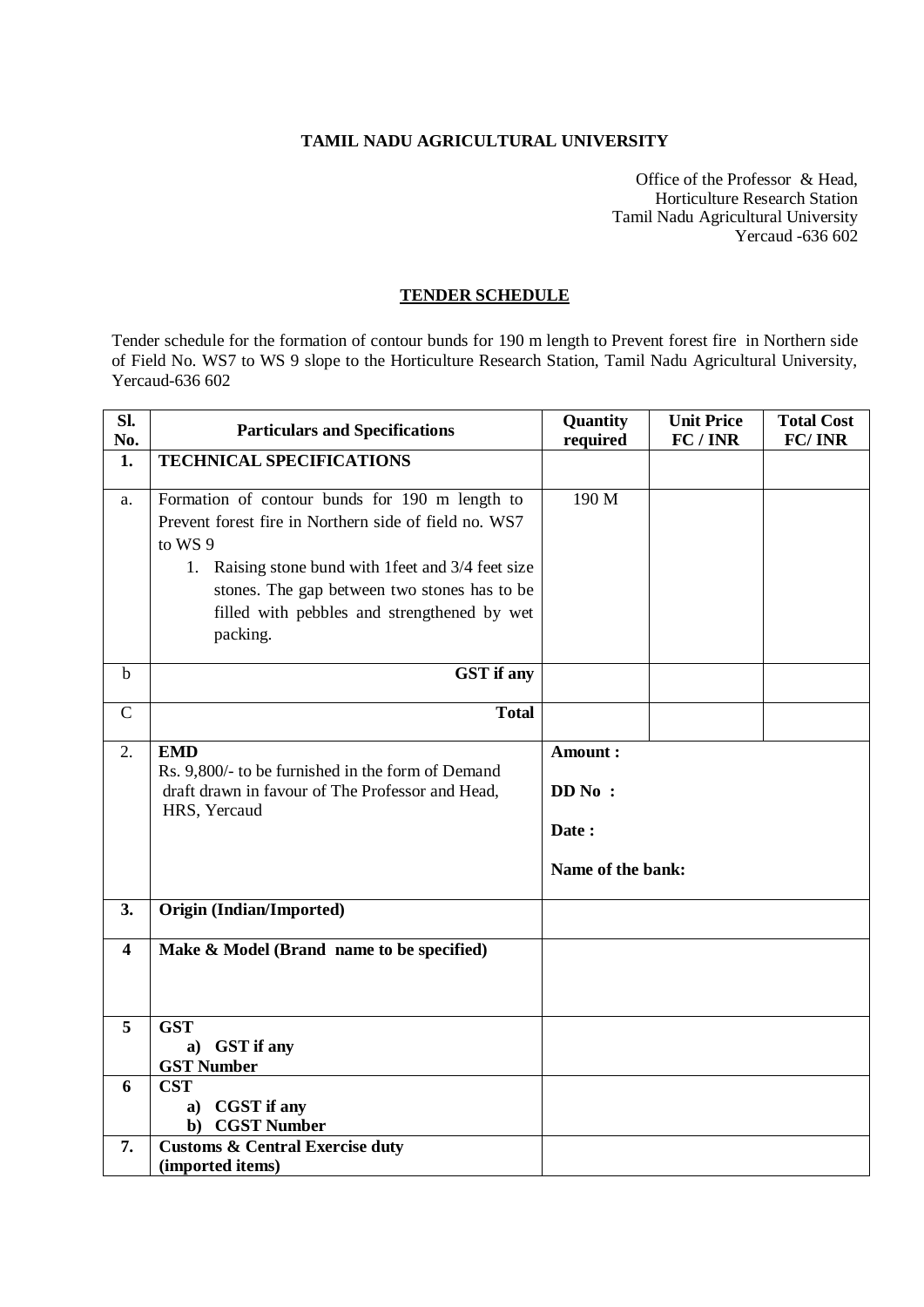| 8.  | <b>Customs Clearance Charges</b>                    |                                     |
|-----|-----------------------------------------------------|-------------------------------------|
|     |                                                     |                                     |
|     |                                                     |                                     |
|     |                                                     |                                     |
| 9.  | <b>Insurance</b>                                    |                                     |
|     |                                                     |                                     |
|     |                                                     |                                     |
|     |                                                     |                                     |
|     |                                                     |                                     |
| 10. | <b>Transport and Delivery</b>                       |                                     |
|     |                                                     |                                     |
|     |                                                     |                                     |
|     |                                                     |                                     |
| 11. | <b>Installation</b>                                 |                                     |
|     |                                                     |                                     |
|     |                                                     |                                     |
|     |                                                     |                                     |
| 12. | <b>Training</b>                                     |                                     |
|     |                                                     |                                     |
|     |                                                     |                                     |
| 13. | Discount if any.                                    |                                     |
|     |                                                     |                                     |
|     |                                                     |                                     |
| 14. | Total cost of the instruments after discount if any |                                     |
|     | (both in figures and in words)                      |                                     |
|     |                                                     |                                     |
|     |                                                     |                                     |
| 15. | Validity of the quotation/tender                    |                                     |
|     |                                                     |                                     |
|     |                                                     |                                     |
|     |                                                     |                                     |
| 16. | <b>Comprehensive warranty</b>                       |                                     |
|     |                                                     |                                     |
|     |                                                     |                                     |
| 17. | <b>AMC</b>                                          |                                     |
|     |                                                     |                                     |
|     |                                                     |                                     |
|     |                                                     |                                     |
| 18. | <b>Delivery Period</b>                              |                                     |
|     |                                                     |                                     |
|     |                                                     |                                     |
|     |                                                     |                                     |
|     |                                                     |                                     |
| 19  | Mode of Payment (INR or LC)                         |                                     |
|     |                                                     |                                     |
|     |                                                     |                                     |
|     |                                                     |                                     |
|     |                                                     |                                     |
|     |                                                     |                                     |
|     |                                                     |                                     |
|     |                                                     | Signature of the Tenderer with seal |